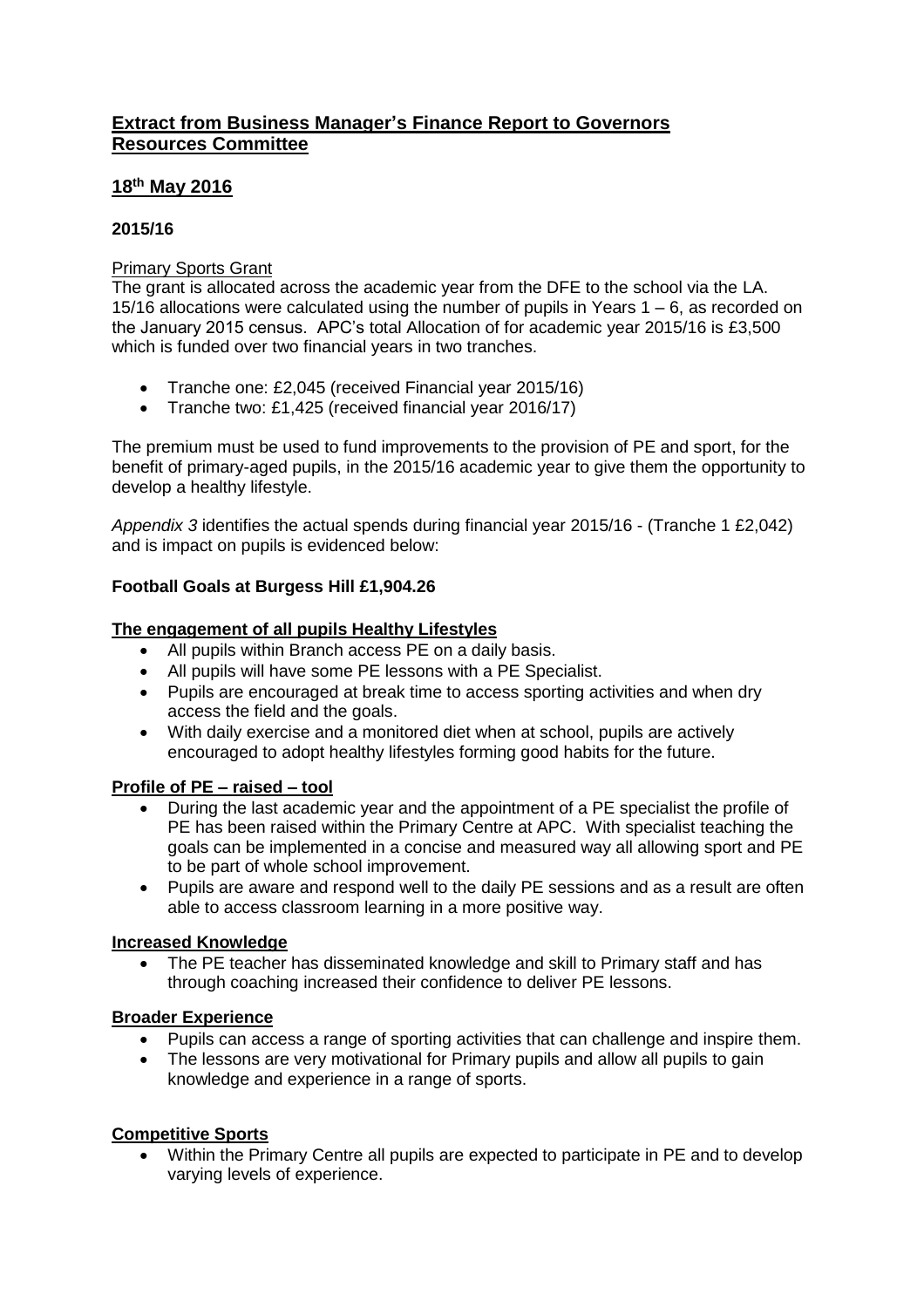- Pupils are encouraged in a positive and caring environment to understand the implication of competitive sport.
- Pupils have an understanding that it is essential that they take part in all activities and hopefully gain enjoyment through the activities.
- Competition within PE is encouraged in a supportive environment to ensure that pupils are aware of their individual and specific achievement.

## *(Cathy Meyer - HOC Burgess Hill)*

### **Playground Markings at APC Lancing £1,000**

Prior to last summer APC Lancing had no playground facilities, markings or equipment. By adding basic markings for hopscotch, number squares and compass clock, physical activity has been planned into the general teaching of literacy and numeracy. Physical activity is then encouraged throughout the school day in order to teach social skills and team work. The majority of students who attend APC have previously had difficulties maintaining positive behaviour during unstructured times of the day. By incorporating physical activity into the teaching day behaviour is improved.

#### *(Ruth McDonald - HOC Lancing)*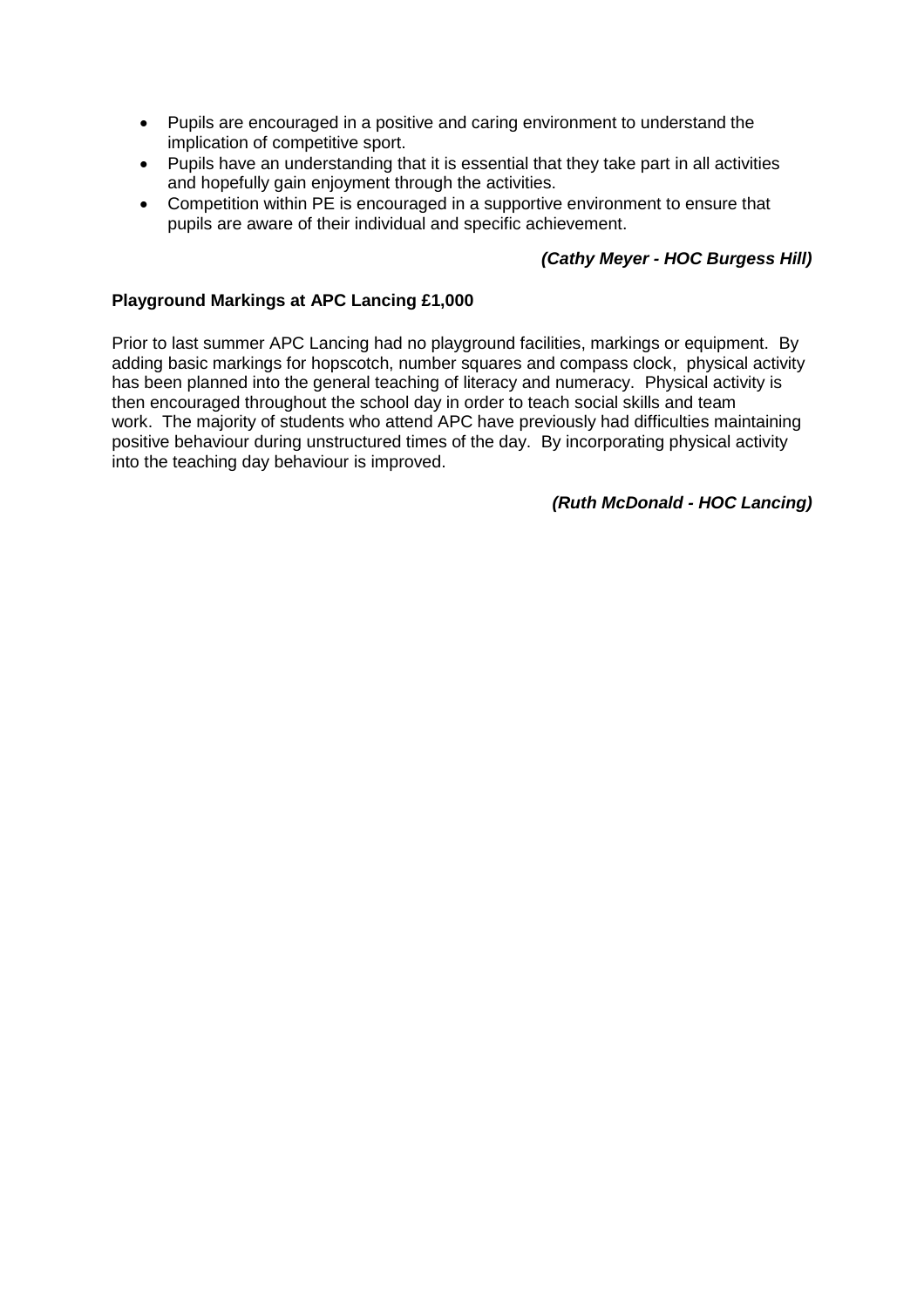# **Primary Sports Grant Tranche 2 – Funding / Anticipated Outcomes (Funding Received Across Financial Years)**

| Academic Year:<br>2015/2016                                                                                            |                                                                                                                                                                 | <b>Total fund allocated:</b><br>£1,425                                                             |                                  |                                 |                                                                                                                                                             |                                                                                                                 |                                      |
|------------------------------------------------------------------------------------------------------------------------|-----------------------------------------------------------------------------------------------------------------------------------------------------------------|----------------------------------------------------------------------------------------------------|----------------------------------|---------------------------------|-------------------------------------------------------------------------------------------------------------------------------------------------------------|-----------------------------------------------------------------------------------------------------------------|--------------------------------------|
| <b>PE</b> and Sport<br><b>Premium Key</b><br><b>Outcome</b><br><b>Indicator</b>                                        | <b>School Focus/</b><br>planned<br>Impact on<br>pupils                                                                                                          | <b>Actions to</b><br><b>Achieve</b>                                                                | <b>Planned</b><br><b>Funding</b> | <b>Actual</b><br><b>Funding</b> | <b>Evidence</b>                                                                                                                                             | <b>Actual Impact</b><br>(following<br>Review) on<br><i>pupils</i>                                               | Sustainability/<br><b>Next Steps</b> |
| 1. the engagement<br>of all pupils in<br>regular physical<br>activity - kick-<br>starting healthy<br>active lifestyles | <b>Refer WSAPC</b><br>QIP Sept '15<br>Curriculum<br>item 3.<br>All Primary<br>pupils to have<br>access to at<br>least 2 lessons<br>of PE per week               | Qualified/skilled<br>PE practitioner to<br>prepare and<br>teach. Ensure<br>facilities<br>available |                                  |                                 | Timetable.<br>SofW.<br>KS progress<br>indicators.                                                                                                           | Positive impact<br>behaviorally. on<br>pupils around<br>schools and in<br>classrooms.<br>Improved<br>attendance | Peer Observe.<br>Moderation          |
| 2. the profile of PE<br>and sport being<br>raised across the<br>school as a tool for<br>whole school<br>improvement    | Each Primary<br>unit to have<br>structured /<br>progressive /<br>tracked PE via<br>PE specialist.<br>Improvement<br>of facilities<br>e.g. floor<br>markings and | Employ / train /<br>contract<br>externally                                                         |                                  |                                 | All primary<br>units' pupils<br>have the<br>opportunity of<br>accessing sport<br>via either<br>qualified staff,<br>externally<br>contracted<br>organisation | Majority of<br>Primary pupils<br>engaging well.                                                                 | Visit and observe.<br>Moderation     |